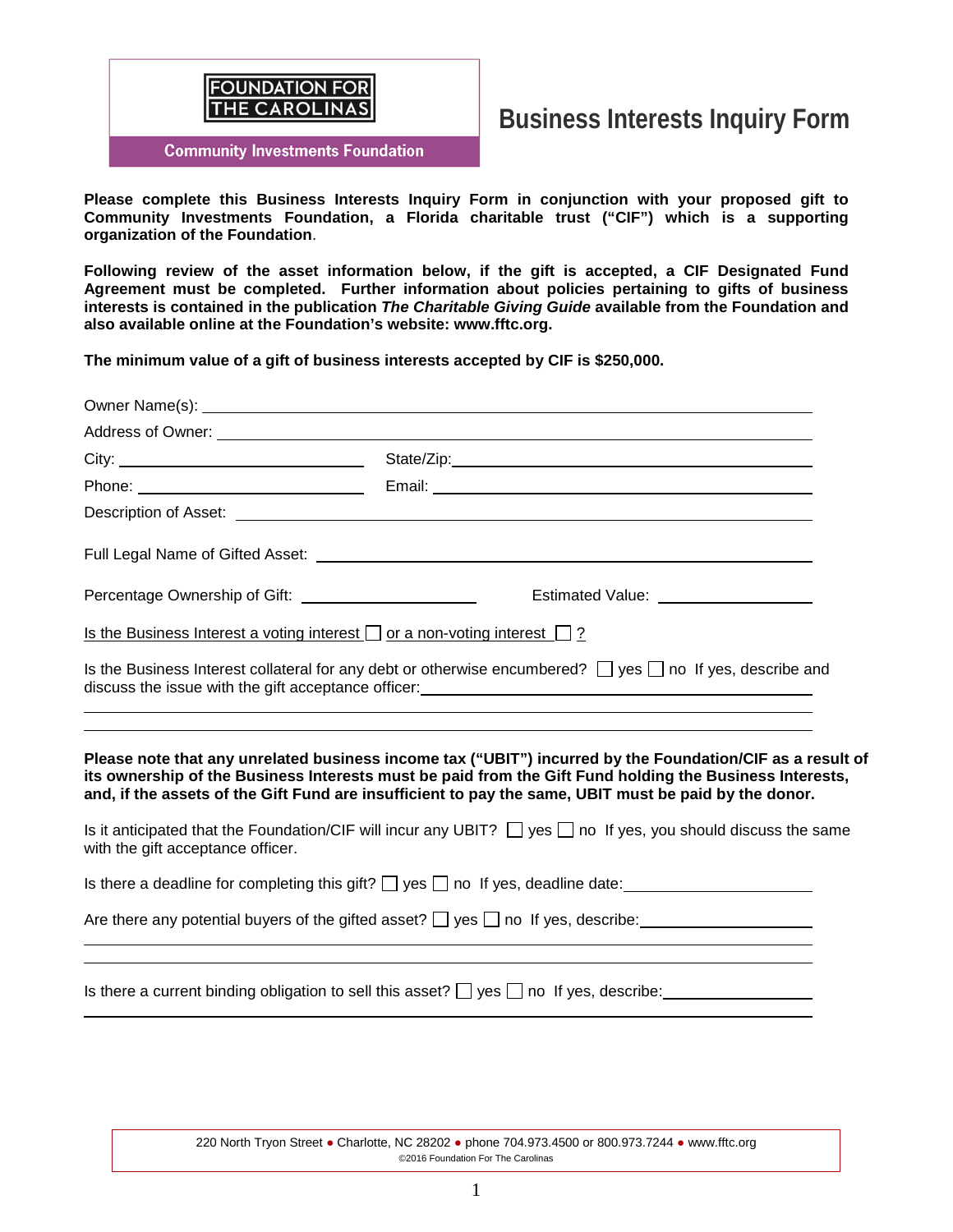## **Please provide the following information in the space provided (or in an addendum if additional space is needed to address the issue comprehensively):**

\_\_\_\_\_\_\_\_\_\_\_\_\_\_\_\_\_\_\_\_\_\_\_\_\_\_\_\_\_\_\_\_\_\_\_\_\_\_\_\_\_\_\_\_\_\_\_\_\_\_\_\_\_\_\_\_\_\_\_\_\_\_\_\_\_\_\_\_\_\_\_\_\_\_\_\_\_\_\_\_\_\_\_\_\_\_\_

\_\_\_\_\_\_\_\_\_\_\_\_\_\_\_\_\_\_\_\_\_\_\_\_\_\_\_\_\_\_\_\_\_\_\_\_\_\_\_\_\_\_\_\_\_\_\_\_\_\_\_\_\_\_\_\_\_\_\_\_\_\_\_\_\_\_\_\_\_\_\_\_\_\_\_\_\_\_\_\_\_\_\_\_\_\_\_

\_\_\_\_\_\_\_\_\_\_\_\_\_\_\_\_\_\_\_\_\_\_\_\_\_\_\_\_\_\_\_\_\_\_\_\_\_\_\_\_\_\_\_\_\_\_\_\_\_\_\_\_\_\_\_\_\_\_\_\_\_\_\_\_\_\_\_\_\_\_\_\_\_\_\_\_\_\_\_\_\_\_\_\_\_\_\_

Name of the Business, Type of Entity and State of Formation: \_\_\_\_\_\_\_\_\_\_\_\_\_\_\_\_\_\_\_\_

Written Explanation of the Business, Industry and Prospects for Profitability: \_\_\_\_\_\_\_\_\_\_\_\_\_\_\_\_\_\_\_\_\_\_\_\_\_\_\_\_\_\_\_

Estimated Period for Disposition/Liquidation of the Contributed Interest:

Transfer restrictions, if any, including whether the interest is subject to a buy-back agreement at a set price or whether it must be first offered to a specific group at a set price before being offered on the open market, etc.:

\_\_\_\_\_\_\_\_\_\_\_\_\_\_\_\_\_\_\_\_\_\_\_\_\_\_\_\_\_\_\_\_\_\_\_\_\_\_\_\_\_\_\_\_\_\_\_\_\_\_\_\_\_\_\_\_\_\_\_\_\_\_\_\_\_\_\_\_\_\_\_\_\_\_\_\_\_\_\_\_\_\_\_\_\_\_\_

Special Arrangements, if any, Regarding Possibility of Sale of Business (e.g., price considerations, investment management, potential interested purchasers, etc.: \_\_\_\_\_\_\_\_\_\_\_\_\_\_\_\_\_\_\_\_\_\_\_\_\_\_\_\_\_\_\_\_\_\_\_\_\_\_\_\_\_\_\_\_\_\_

\_\_\_\_\_\_\_\_\_\_\_\_\_\_\_\_\_\_\_\_\_\_\_\_\_\_\_\_\_\_\_\_\_\_\_\_\_\_\_\_\_\_\_\_\_\_\_\_\_\_\_\_\_\_\_\_\_\_\_\_\_\_\_\_\_\_\_\_\_\_\_\_\_\_\_\_\_\_\_\_\_\_\_\_\_\_\_

\_\_\_\_\_\_\_\_\_\_\_\_\_\_\_\_\_\_\_\_\_\_\_\_\_\_\_\_\_\_\_\_\_\_\_\_\_\_\_\_\_\_\_\_\_\_\_\_\_\_\_\_\_\_\_\_\_\_\_\_\_\_\_\_\_\_\_\_\_\_\_\_\_\_\_\_\_\_\_\_\_\_\_\_\_\_\_

Estimated and Projected Annual Cash Flow to the Foundation/CIF Fund: \_\_\_\_\_\_\_\_\_\_\_\_\_\_\_\_\_\_\_\_\_\_\_\_\_\_\_\_\_

Projected Timing of Distributions: \_\_\_\_\_\_\_\_\_\_\_\_\_\_\_\_\_\_\_\_\_\_\_\_\_\_\_\_\_\_\_\_\_\_\_\_\_\_\_\_\_\_\_\_\_\_\_\_\_\_\_\_\_\_\_\_\_\_\_\_

Donor's Adjusted Tax Basis for the Contributed Business Interest:

Outstanding Debt or Obligations of the Business:

Warrants, Restrictions, Convertible Debt, Capital Calls or Other Terms that May Affect Value of the Business:

Are you aware of any other information concerning the Business Interests which might affect the value of the Business Interests or the decision of the Foundation to accept the gift? If so, indicate below:

#### **Please attach the following:**

|  | Articles of Incorporation, Articles of Organization or Certificate of Limited Partnership. |  |
|--|--------------------------------------------------------------------------------------------|--|
|  |                                                                                            |  |

Buy-Sell Agreements, Bylaws, Shareholder Agreements, Operating Agreements, Partnership Agreement or other governance or operating documents to which the Foundation would be subject.

 $\Box$  Financial statements of the Business (audited, if available).

 $\Box$  Prior-Year Tax Returns to Identify Historical Accounting Income and Cash Flows.

 $\Box$  A schedule of the current owners and ownership interests.

220 North Tryon Street ● Charlotte, NC 28202 ● phone 704.973.4500 or 800.973.7244 ● www.fftc.org ©2016 Foundation For The Carolinas